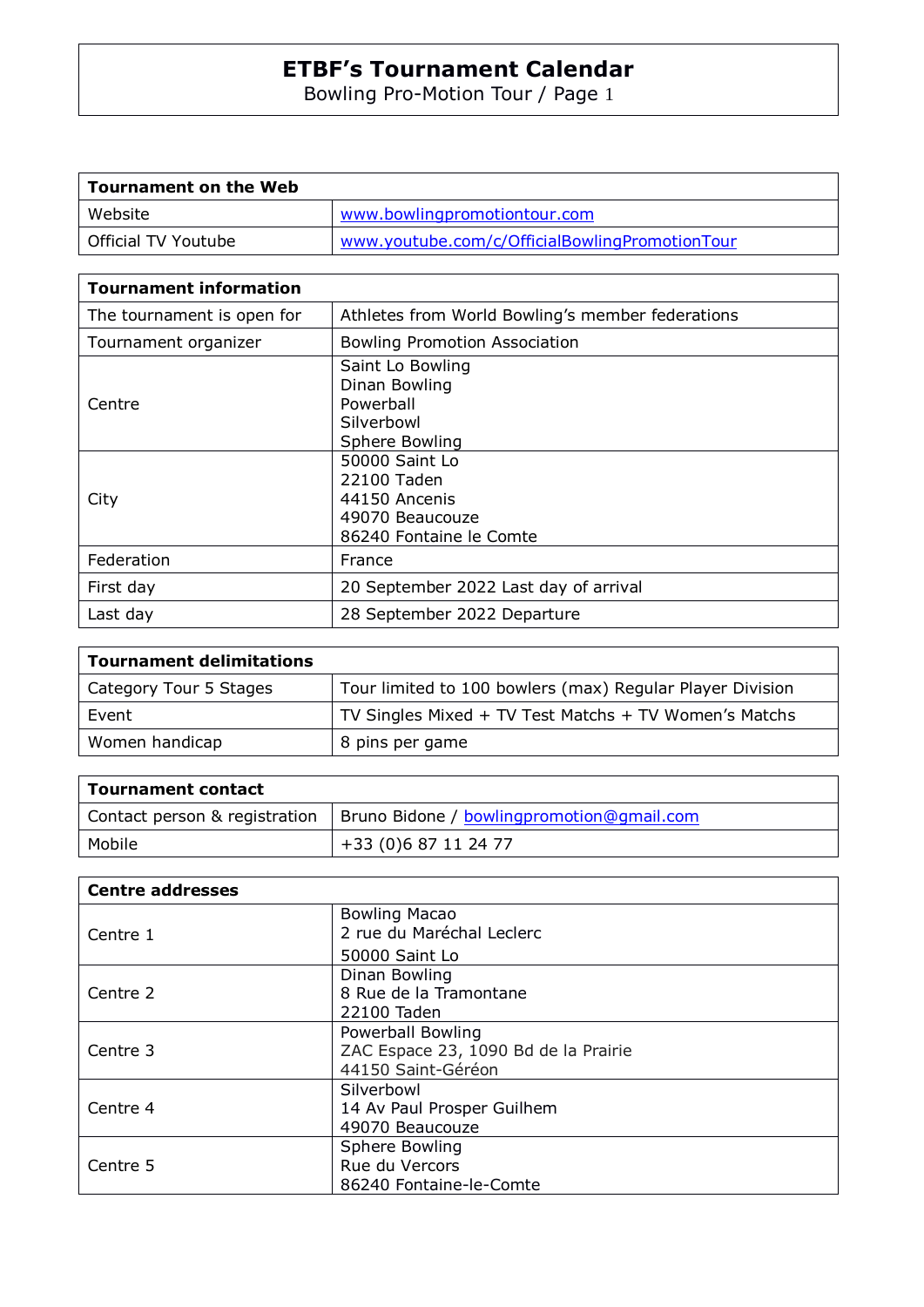| <b>Centre specifications</b> |                   |  |  |  |
|------------------------------|-------------------|--|--|--|
| Number of lanes              | 6, 10, 12, 24, 20 |  |  |  |
| Approaches                   | Synthetic         |  |  |  |
| <b>Surfaces</b>              | Synthetic         |  |  |  |
| Pin decks                    | Synthetic         |  |  |  |
| Pin setters                  | QubicaAMF         |  |  |  |
| Pins                         | QubicaAMF         |  |  |  |
| Score system                 | QubicaAMF         |  |  |  |

| <b>Dressing specifications</b> |                          |
|--------------------------------|--------------------------|
| Oil machine & Oil              | QubicaAMF - Kegel        |
| Cleaner                        | QubicaAMF - Kegel        |
| Pattern prepared by            | <b>Bowling Centre</b>    |
| Dressing done by               | <b>Bowling Centre</b>    |
| Supervised by                  | <b>Bowling Promotion</b> |

| <b>Prize money specifications</b> |                                                                           |
|-----------------------------------|---------------------------------------------------------------------------|
| Prize fund status                 | Conditional                                                               |
| Prize fund payout ratio           | 3 to 1                                                                    |
| Calculation method                | Prize fund based on 100 athletes = Column 1 (Category 1 only)             |
| Calculation method                | Prize fund based on 60 athletes & based on 30 local athletes = Column A   |
| Calculation method                | Prize fund based on 50 athletes & based on 25 local athletes = Column B   |
| Calculation method                | Prize fund based on 40 athletes & based on 20 local athletes $=$ Column C |
| Calculation method                | Prize fund based on 30 athletes & based on 15 local athletes $=$ Column D |
| Calculation method                | Prize fund based on 20 athletes & based on 10 local athletes = Column E   |
| Calculation method                | Prize fund based on 10 athletes & based on 10 local athletes = Column F   |
| Calculation method                | Prize fund based on 09 athletes & based on 09 local athletes $=$ Column G |
| Calculation method                | Prize fund based on 08 athletes & based on 08 local athletes = Column H   |
| Calculation method                | Prize fund based on 07 athletes & based on 07 local athletes = Column I   |
| Calculation method                | Prize fund based on 06 athletes & based on 06 local athletes $=$ Column I |
| Calculation method                | Prize fund based on 05 athletes & based on 05 local athletes = Column K   |
| Calculation method                | Prize fund based on 04 athletes & based on 04 local athletes = Column L   |
| Tax on prizes                     | No                                                                        |

|            | Prize Money Column 1 = 100 Athletes Category 1 Regular Player |
|------------|---------------------------------------------------------------|
| Position 1 | 10.000 €                                                      |
| Position 2 | 5.000 €                                                       |
| Position 3 | 2.500 €                                                       |
| Position 4 | 1.450 €                                                       |
| Position 5 | $1.100 \in$                                                   |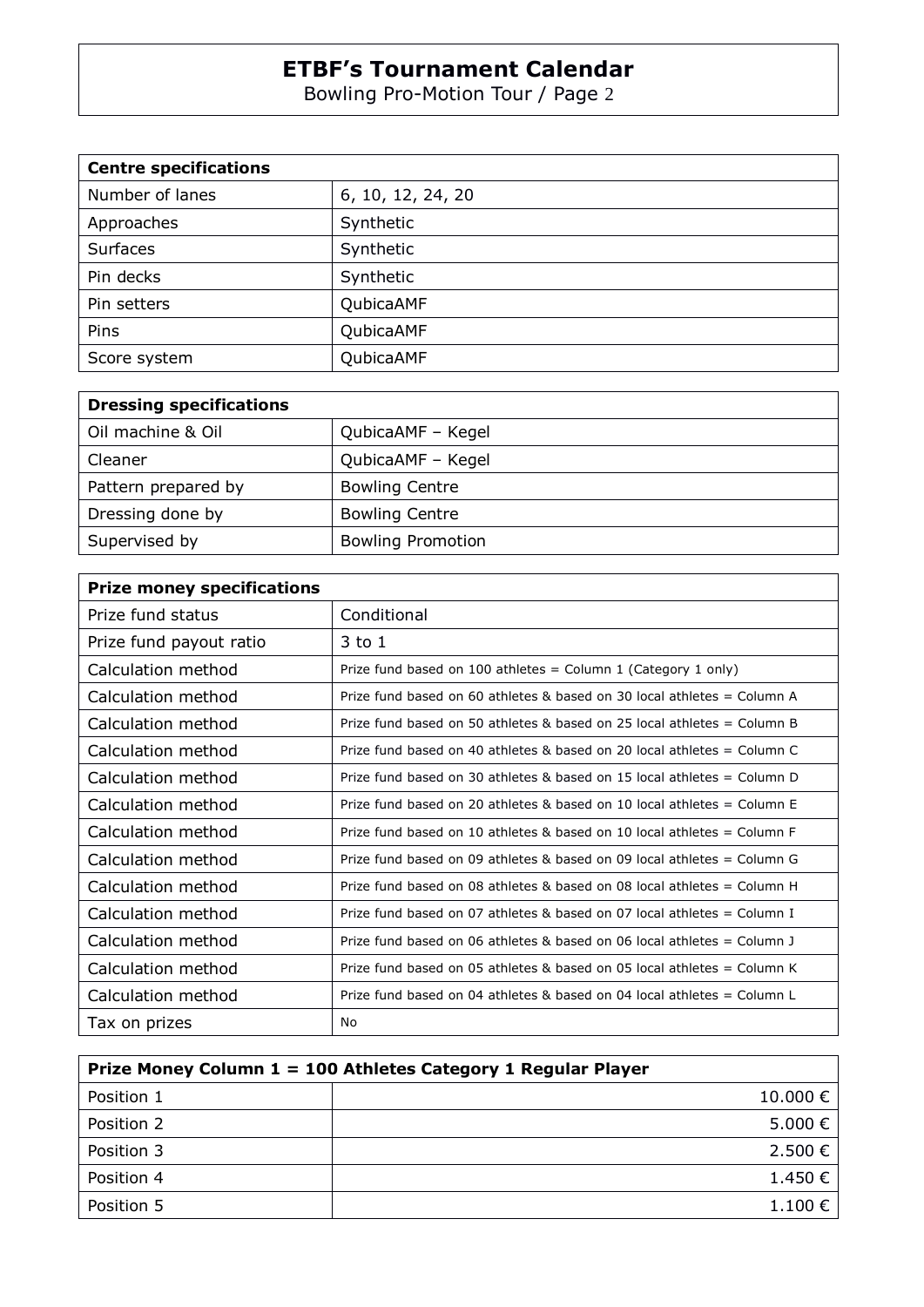| Position 6                      | 1.000€  |
|---------------------------------|---------|
| Position 7                      | 900€    |
| Position 8                      | 800€    |
| Position 9                      | 700€    |
| Position 10                     | 600€    |
| Position 11                     | 500€    |
| Position 12                     | 400€    |
| Position 13                     | 300€    |
| Position 14 - 15                | 200€    |
| Position 16 - 19                | 100€    |
| Position 20 - 29                | 75€     |
| Position 30 - 33                | 50€     |
| <b>Total Race for the Title</b> | 27.000€ |
| <b>Prize Special Women's SE</b> |         |
| Position 1                      | 1.000€  |
| Position 2                      | 500€    |
| Position 3                      | 250€    |
| Position 4                      | 250€    |
| <b>Total Special Women's SE</b> | 2.000€  |
| <b>Grand Total Tour C1</b>      | 29.000€ |

| Prize Money € Singles Mixed Race for the Title `2022 Bowling Pro-Motion Tour' |                   |                   |                   |                   |                     |                   |
|-------------------------------------------------------------------------------|-------------------|-------------------|-------------------|-------------------|---------------------|-------------------|
| Athletes                                                                      | $A = 60$ Athletes | $B = 50$ Athletes | $C = 40$ Athletes | $D = 30$ Athletes | $E = 20$ Athletes   | $F = 10$ Athletes |
| Position 1                                                                    | 7.000€            | 6.000 €           | 5.000 €           | 4.000 €           | 2.600€              | 1.600 €           |
| Position 2                                                                    | 3.400€            | 3.200€            | 2.200€            | 1.600€            | 1.200€              | 800€              |
| Position 3                                                                    | 2.200€            | 1.700€            | 1.300 €           | 1.000€            | 900€                | 600€              |
| Position 4                                                                    | 1.300€            | 1.250€            | 1.200€            | 700€              | 600€                | $0 \in$           |
| Position 5                                                                    | 800€              | 700€              | 600€              | 500€              | 400€                | $0 \in$           |
| Position 6                                                                    | 700€              | 600€              | 500€              | 400€              | 200€                | $0 \in$           |
| Position 7                                                                    | 600€              | 500€              | 400€              | 300€              | 200€                | 0€                |
| Position 8                                                                    | 500€              | 400€              | 300€              | 300€              | $0 \in$             | $0 \in$           |
| Position 9                                                                    | 400€              | 300€              | 200€              | 200€              | €<br>$\mathbf{0}$   | 0€                |
| Position 10                                                                   | 400€              | 300€              | 200€              | 100€              | $0 \in$             | $0 \in$           |
| Position 11                                                                   | 300€              | 200€              | 100€              | $0 \in$           | 0€                  | $0 \in$           |
| Position 12                                                                   | 300€              | 200€              | 100€              | $0 \in$           | $0 \in$             | $0 \in$           |
| Position 13                                                                   | 250€              | 150€              | 100€              | $0 \in$           | $0 \in$             | $0 \in$           |
| Position 14                                                                   | 250€              | 150€              | 0€                | $0 \in$           | 0€                  | 0€                |
| Position 15                                                                   | 200€              | 100€              | 0€                | $0 \in$           | 0€                  | $0 \in$           |
| Position 16                                                                   | 200€              | 100€              | 0€                | $0 \in$           | 0€                  | 0€                |
| Position 17                                                                   | 150€              | 100€              | 0€                | $0 \in$           | $0 \in$             | 0€                |
| Position 18                                                                   | 150€              | 0€                | 0€                | 0€                | €<br>0              | 0€                |
| Position 19                                                                   | 100€              | 0€                | 0€                | 0€                | €<br>$\overline{0}$ | $0 \in$           |
| Position 20                                                                   | 100€              | 0€                | $0 \in$           | 0€                | $\mathbf 0$<br>€    | $0 \in$           |
| Total Race for the Title $\mid$                                               | 19.300€           | 15.950€           | 12.200€           | 9.100€            | 6.100 $\epsilon$    | 3.000€            |
| <b>Prize Special Women's SE</b>                                               | $A = 60$ Athletes | $B = 50$ Athletes | $C = 40$ Athletes | $D = 30$ Athletes | $E = 20$ Athletes   | $F = 10$ Athletes |
| Position 1                                                                    | 700 €             | 600€              | 550€              | 450€              | 300€                | 200€              |
| Position 2                                                                    | 350€              | 300€              | 250€              | 250€              | 200€                | 100€              |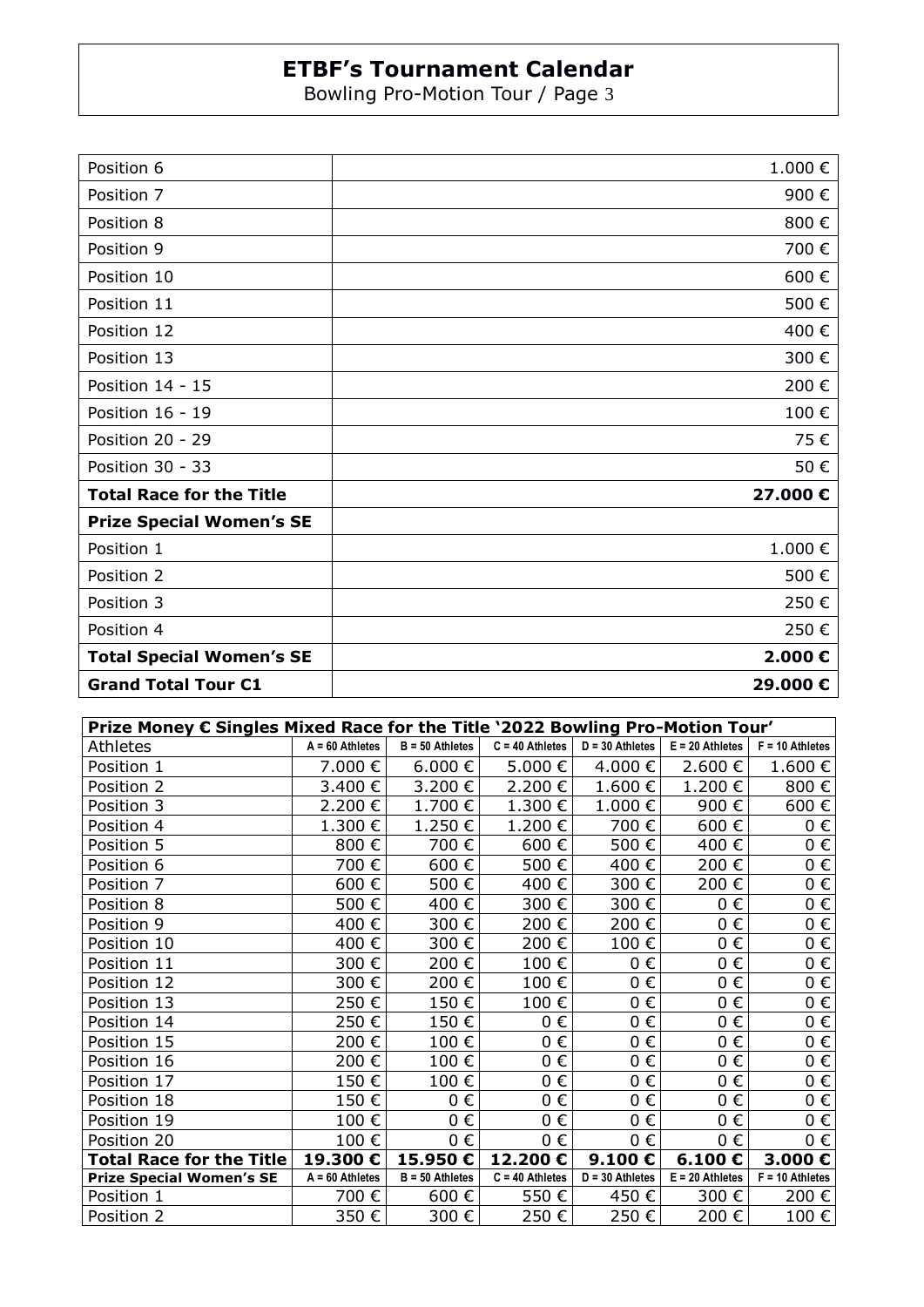Bowling Pro-Motion Tour / Page 4

| Position 3               | 150€                    | 150€   | 100€                         | 100€           | 100€    | 100 €   |
|--------------------------|-------------------------|--------|------------------------------|----------------|---------|---------|
| Position 4               | 100 €                   | 100 €  | 100€                         | 100€           | 100 €   | 0 €     |
| Total Special Women's SE | 1.300 $\epsilon$        | 1.150E | 1.000 $\epsilon$             | 900 $\epsilon$ | 700 €   | 400 € I |
| l Grand Total Tour       | 20.600 € $\blacksquare$ |        | 17.100 € 13.200 € 10.000 € I |                | 6.800 E | 3.400 € |

| Prize Money € Singles Mixed Race for the Title '2022 Bowling Pro-Motion Tour' |
|-------------------------------------------------------------------------------|
| If we have less than 10 players the payout distribution is as follows         |

| If we have less than IV players the payout distribution is as follows |                  |                  |                |                  |                  |                  |
|-----------------------------------------------------------------------|------------------|------------------|----------------|------------------|------------------|------------------|
| Athletes                                                              | $G = 9$ Athletes | $H = 8$ Athletes | I = 7 Athletes | $J = 6$ Athletes | $K = 5$ Athletes | $L = 4$ Athletes |
| Position 1                                                            | $1.550 \in$      | $1.500 \in$      | $1.400 \in$    | 1.300€           | 1.100 €          | 800€             |
| Position 2                                                            | 650 €            | 600€             | 500€           | 500€             | 400€             | 300€             |
| Position 3                                                            | 450 €            | 400€             | 300€           | $0 \in$          | $0 \in$          | $0 \in$          |
| $\mid$ Total Race for the Title $\mid$                                | 2.650 €          | 2.500 E          | 2.200 €        | 1.800 $\epsilon$ | 1.500 $\epsilon$ | 1.100E           |
| <b>Prize Special Women's SE</b>                                       | $G = 9$ Athletes | $H = 8$ Athletes | l = 7 Athletes | $J = 6$ Athletes | $K = 5$ Athletes | L = 4 Athletes   |
| Position 1                                                            | 250€             | 150€             | 150€           | 150€             | 150€             | 150€             |
| Position 2                                                            | 100€             | 50€              | 50€            | 50€              | 50 €             | 50€              |
| <b>Total Special Women's SE</b>                                       | 350€             | 200€             | 200€           | 200€             | 200€             | 200€             |
| <b>Grand Total Tour</b>                                               | 3.000 $\epsilon$ | 2.700€           | 2.400€         | 2.000€           | 1.700€           | 1.300 $\epsilon$ |

#### **2022 Bowling Pro-Motion Tour Format**

5 Tour Stages: 3 Stages which add up for the general classification. At the end of the 28 games the players are ranked to compete in the televised finals.

TV Format: The televised finals will use the baker system format for Team events (Strike Tour Series) For the Strike Tour Series an additional money will be published August 15 on our website as well as on our facebook page.

Regular game for singles and championship matches.

Bowler Agreement: All players will received by email the Bowler Agreement

Covid 19: During all the Tour we will use the protocole from the french government.

#### **Tournament tie rules**

In case of a tie in any game in any match, a one-ball roll-off on a full set of pins will be played and repeated until the tie is broken.

| Lane assignments and lane movements |                                                                  |  |  |  |
|-------------------------------------|------------------------------------------------------------------|--|--|--|
| Lane draws                          | Organizer                                                        |  |  |  |
| Frequency of movement               | After each game                                                  |  |  |  |
| Movement method                     | Left lane athletes moves left<br>Right lane athletes moves right |  |  |  |

| <b>Booking policies</b> |                    |
|-------------------------|--------------------|
| Registration deadline   | September 15, 2022 |
|                         |                    |

#### **Tour Entry Fee**

French & International players (Full Tour = 550  $\epsilon$ )

#### **Hotels & Minibus provided by the organizer**

Concerning hotels thanks to contact Bowling Promotion Office: ++(06) 8711 2477

Email: [bowlingpromotion@gmail.com](mailto:bowlingpromotion@gmail.com)

Website: https//www.bowlingpromotiontour.com

For all the bowlers we will propose special discount prize as well as minibus service or bus service (depending of the number of spots). If you need help or assistance about this service thanks to contact the tournament director.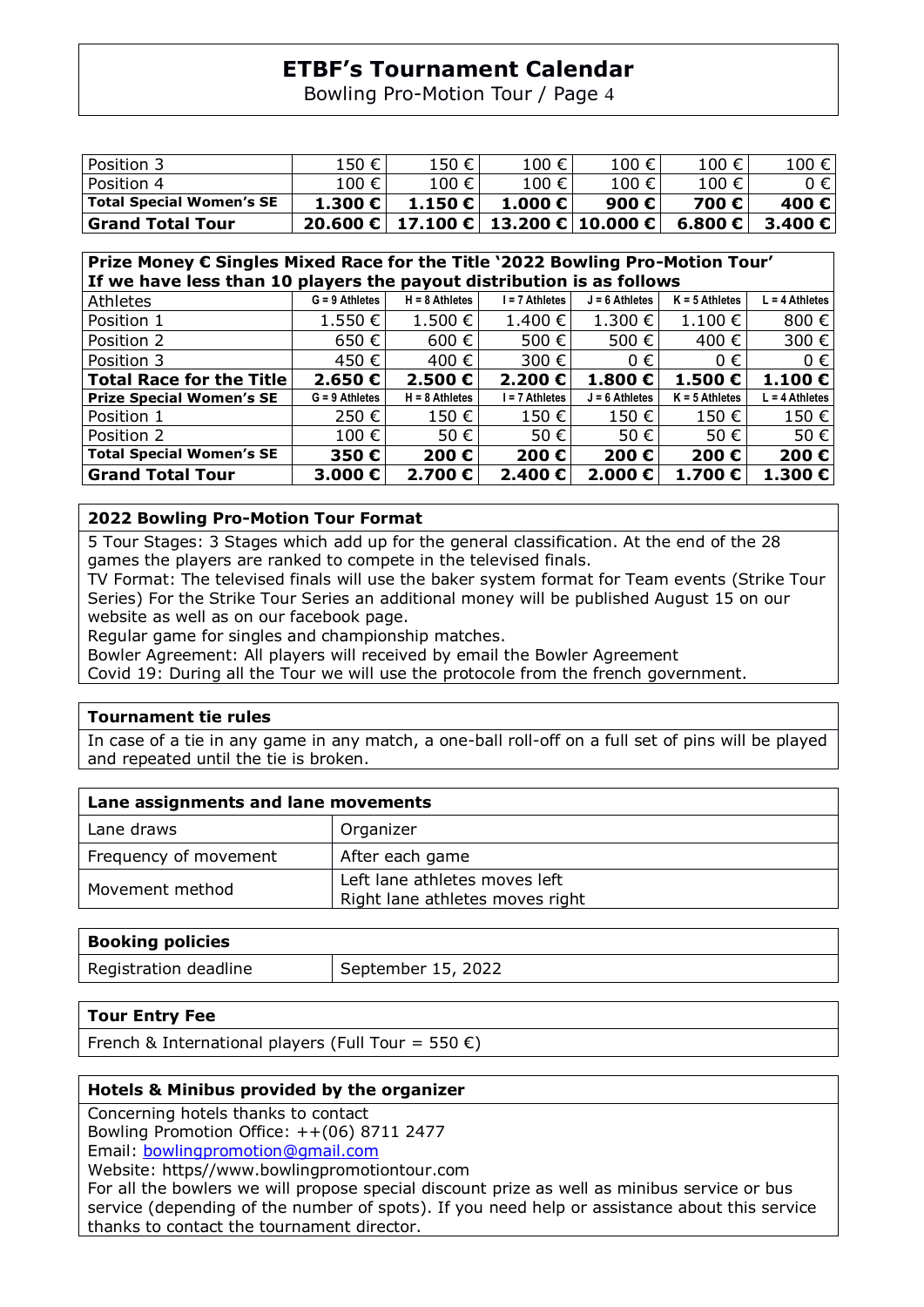| 2022 Official Bowling Pro-Motion Tour Schedule / Subject to change                                                                                                                                                                                                                                                                                                                                                                                                                                                                                                     |
|------------------------------------------------------------------------------------------------------------------------------------------------------------------------------------------------------------------------------------------------------------------------------------------------------------------------------------------------------------------------------------------------------------------------------------------------------------------------------------------------------------------------------------------------------------------------|
| <b>September 20</b><br>Last day of arrival<br><b>19:00 Players Meeting</b><br>Hotel le Chateau de la Roque                                                                                                                                                                                                                                                                                                                                                                                                                                                             |
| September 21 Macao Bowling Saint-Lo (6 Lanes)<br>BPT Teams Series / Format Baker System / Strike Tour Ranking<br>Point per game / Winner = 3 points / Equality = 1 point / Lost = 0 point<br>09:00 Practice                                                                                                                                                                                                                                                                                                                                                            |
| 09:10 Lanes 1-2 Vega VS Mercury Lanes 5-6 Orion VS Sirius<br>09:40 Lanes 1-2 Orion VS Sirius Lanes 5-6 Vega VS Mercury<br>10:10 Lanes 1-2 Mercury VS Sirius Lanes 5-6 Orion VS Vega<br>10:40 Lanes 1-2 Orion VS Vega Lanes 5-6 Mercury VS Sirius<br>11:10 Lanes 1-2 Vega VS Sirius Lanes 5-6 Orion VS Mercury<br>11:40 Lanes 1-2 Orion VS Mercury Lanes 5-6 Vega VS Sirius<br>12:10 Lanes 3-4 The best Team VS The local Team (Exhibition)<br>12:40 Players Interviews (Video reporting)                                                                               |
| 13:00 Bowling meal<br>14:30 Travel Saint-Lo-Dinan (90 minutes)<br>16:30 Free Time Visit Saint-Malo                                                                                                                                                                                                                                                                                                                                                                                                                                                                     |
| <b>September 22 Dinan Bowling (10 Lanes)</b><br><b>BPT Masters Series / Format Single</b><br><b>Bowling Pro-Motion Tour Ranking</b><br>09:00 Practice<br>09:10 8 Games Dinan Stage<br>13:00 Players interviews (Video reporting)<br>13:10 Bowling meal<br>15:30 Travel Dinan-Angers (135 minutes)                                                                                                                                                                                                                                                                      |
| September 23 Silverbowl Bowling Beaucouze (24 Lanes)<br><b>BPT Masters Series / Format Single</b><br><b>Bowling Pro-Motion Tour Ranking</b><br>09:00 Practice<br>09:10 8 Games Angers Stage<br>13:00 Players interviews (Video reporting)<br>13:10 Bowling meal<br>14:00 Free Time Visit Angers city                                                                                                                                                                                                                                                                   |
| September 24 Powerball Bowling Saint-Gereon (12 Lanes)<br>BPT Teams Series / Format Baker System / Strike Tour Ranking<br>Point per game / Winner = 3 points / Equality = 1 point / Lost = 0 point<br>09:00 Practice                                                                                                                                                                                                                                                                                                                                                   |
| 09:10 Lanes 5-6 Vega VS Mercury Lanes 9-10 Orion VS Sirius<br>09:40 Lanes 5-6 Orion VS Sirius Lanes 9-10 Vega VS Mercury<br>10:10 Lanes 5-6 Mercury VS Sirius Lanes 9-10 Orion VS Vega<br>10:40 Lanes 5-6 Orion VS Vega Lanes 9-10 Mercury VS Sirius<br>11:10 Lanes 5-6 Vega VS Sirius Lanes 9-10 Orion VS Mercury<br>11:40 Lanes 5-6 Orion VS Mercury Lanes 9-10 Vega VS Sirius<br>12:10 Lanes 3-4 The best Team VS The local Team (Exhibition FC)<br>12:40 Players Interviews (Video reporting)<br>13:00 Bowling meal<br>14:30 Travel Ancenis-Poitiers (150 minutes) |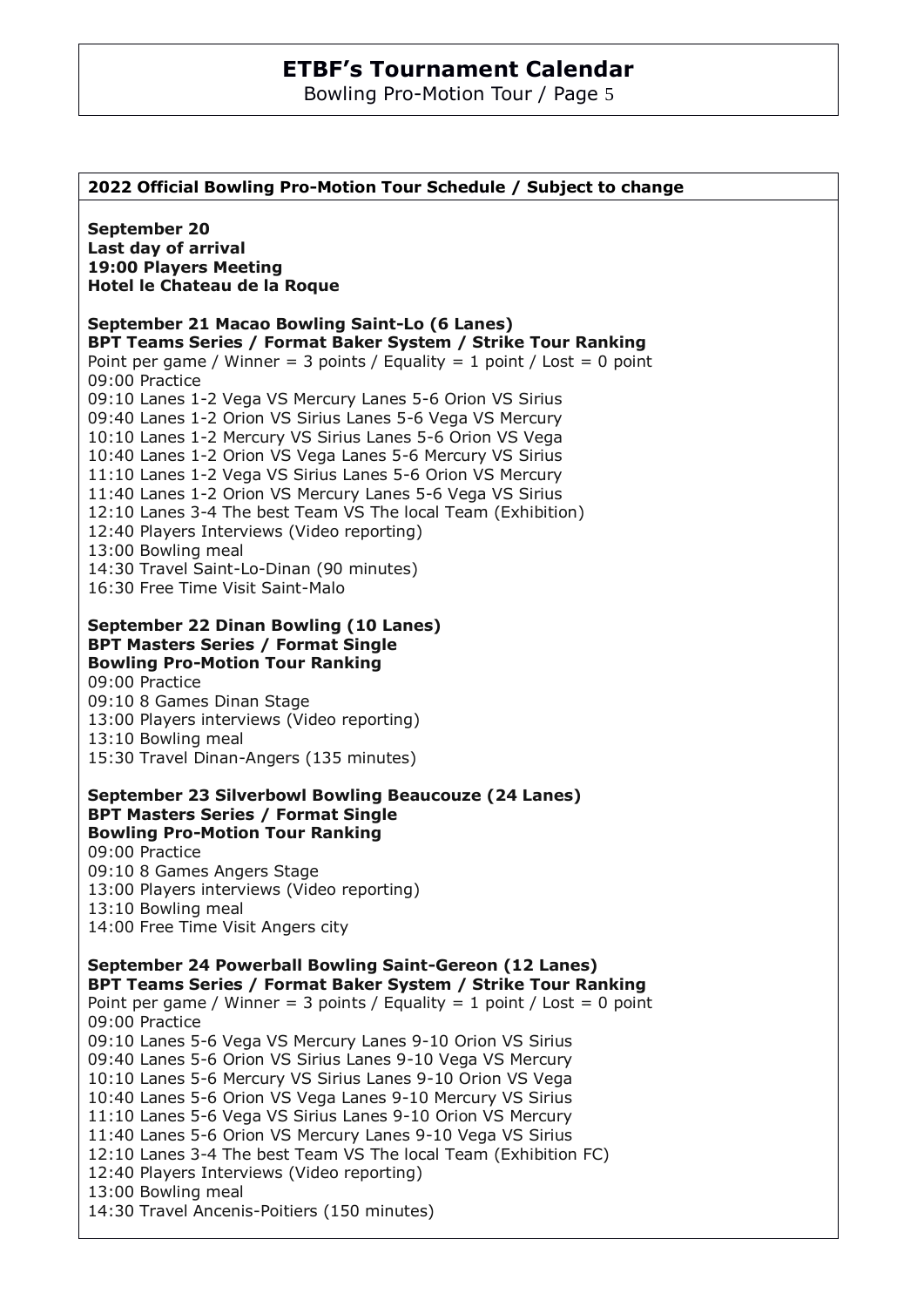| September 25 Sphere Bowling Fontaine le Comte (20 Lanes)                                                                  |
|---------------------------------------------------------------------------------------------------------------------------|
| <b>BPT Masters Series / Format Single</b>                                                                                 |
| <b>Bowling Pro-Motion Tour Ranking</b>                                                                                    |
| 08:00 Practice                                                                                                            |
| 08:10 6 Games                                                                                                             |
| 11:10 Pause (Bowling Snacking)                                                                                            |
| 11:20 6 Games                                                                                                             |
| 14:20 Players Interviews                                                                                                  |
| 15:00 Free Time Visit Poitiers                                                                                            |
| September 26 Sphere Bowling Fontaine le Comte (20 Lanes)<br><b>TV Strike Tour Series &amp; TV BPT Masters Productions</b> |
| <b>TV Strike Tour Series Division 2</b>                                                                                   |
| 09:25 TV Strike Tour Teams Series (Practice)<br>09:30 Team France 2 VS BPT Team 2                                         |
|                                                                                                                           |
| 10:00 Team France 2 VS BPT Team 1<br>10:30 BPT Team 2 VS BPT Team 1                                                       |
|                                                                                                                           |
| <b>TV Strike Tour Series Division 1</b>                                                                                   |
| 11:00 Team France 1 VS BPT Team 4                                                                                         |
| 11:30 Team France 1 VS BPT Team 3                                                                                         |
| 12:00 BPT Team 4 VS BPT Tean 3                                                                                            |
| 12:30 Players Interviews                                                                                                  |
| 12:35 Re-Oil TV Pair                                                                                                      |
| 12:45 Pause                                                                                                               |
| 13:55 TV Bowling Pro-Motion Tour Women's Series (Practice)<br>14:00 WS Quarter Final                                      |
| 14:30 WS Semi-Final                                                                                                       |
| 15:00 WS Final                                                                                                            |
|                                                                                                                           |
| 15:30 Players Interviews                                                                                                  |
| 15:35 TV Bowling Pro-Motion Tour Masters Series (Practice)                                                                |
| 15:40 Round 1                                                                                                             |
| 16:10 Round 2                                                                                                             |
| 16:40 Round 3                                                                                                             |
| 17:10 End of TV Day 1                                                                                                     |
| 17:15 Players Interviews (Video reporting)                                                                                |
| September 27 Sphere Bowling Fontaine le Comte (20 Lanes)<br><b>TV Strike Tour Series &amp; TV BPT Masters Productions</b> |
| TV Strike Tour Series Semi-Finals & Championship                                                                          |
| 09:25 TV Strike Tour Teams Series (Practice)<br>09:30 Semi-Final Division 2                                               |
| 10:00 Semi-Final Division 1                                                                                               |
|                                                                                                                           |
| 10:30 Final                                                                                                               |
| <b>TV Strike Tour Singles Series</b><br>11:00 Semi-Final (France n°1 VS France n°2)                                       |
|                                                                                                                           |
| 11:30 Semi-Final (BPT n°1 VS BPT n°2)                                                                                     |
| 12:00 Final (France VS BPT)                                                                                               |
| 12:30 Players Interviews                                                                                                  |
| 12:35 Re-Oil TV Pair                                                                                                      |
| 12:45 Pause                                                                                                               |
| <b>TV Bowling Pro-Motion Tour Masters Series</b><br>13:55 Practice                                                        |
|                                                                                                                           |
| 14:00 Round 4                                                                                                             |
| 14:30 Round 5                                                                                                             |
| 15:00 Round 6                                                                                                             |